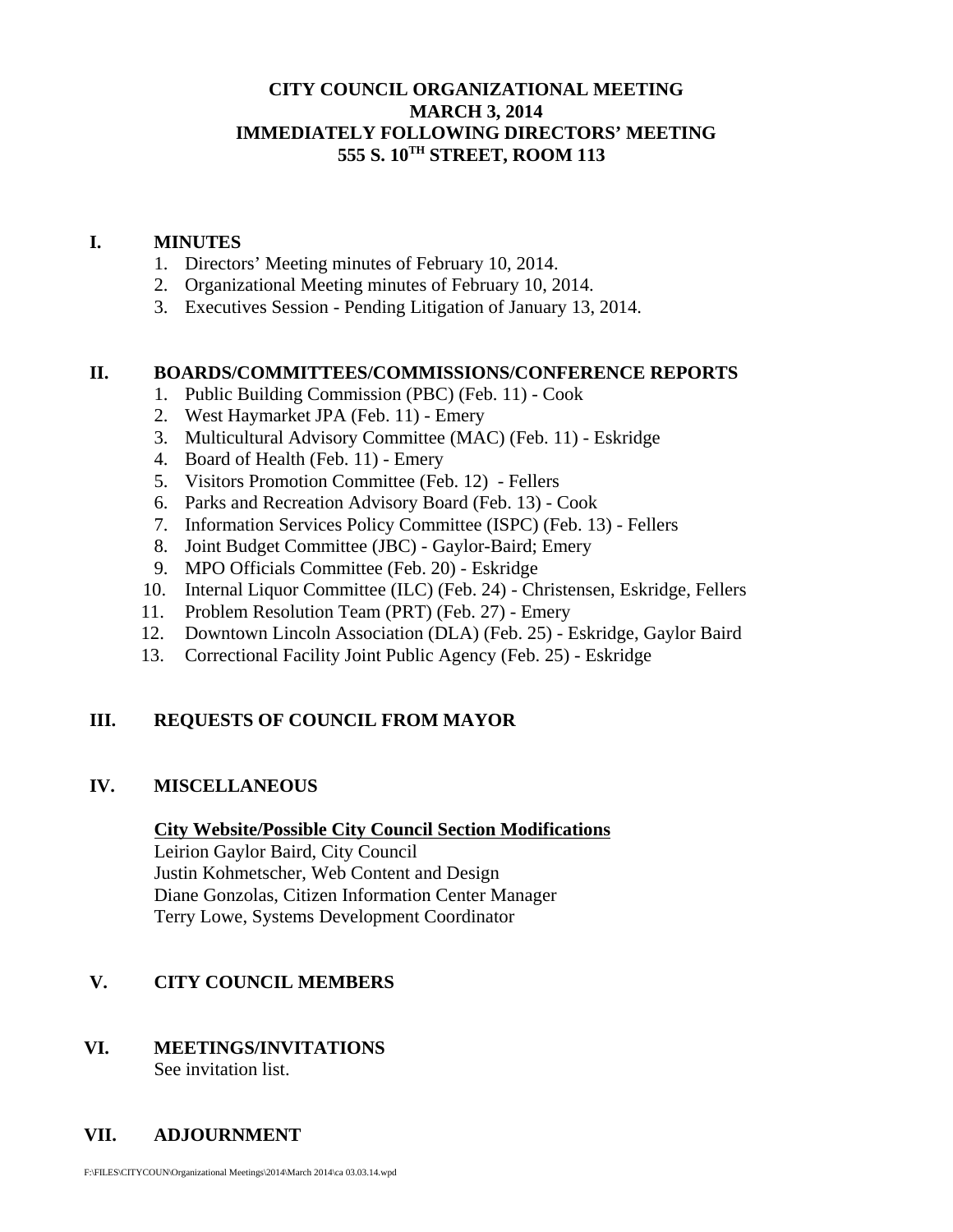## **MINUTES CITY COUNCIL ORGANIZATIONAL MEETING MARCH 3, 2014**

**Present:** Carl Eskridge, Chair; Doug Emery, Vice Chair; Jon Camp; Roy Christensen; Jonathan Cook; Trent Fellers; and Leirion Gaylor Baird

**Others:** Justin Kohmetscher, Web Content and Design

Chair Eskridge opened the meeting at 2:26 p.m. and announced the location of the Open Meetings Act.

## **I. MINUTES**

- 1. Directors' Meeting minutes of February 10, 2014.
- 2. Organizational Meeting minutes of February 10, 2014.
- 3. Executive Session Pending Litigation of January 13, 2014.

Minutes distributed to Council Members electronically. With no corrections placed on file in the City Council office.

## **II. BOARDS/COMMITTEES/COMMISSIONS/CONFERENCE REPORTS**

#### **1. Public Building Commission (PBC) (Feb. 11) - Cook**

Cook stated they discussed the jail redesign, and everyone welcome to look at the preliminary designs showing office locations. Included are: County Attorney, Child Support, Juvenile Probation, Court testing, police evidence, and a waiting room for prisoners when they arrive from the larger jail to have hearings. Major changes for the County. The City involved with very little space. A PBC project. Architects Sinclair Hille did a beautiful job organizing. The next step is going out for architects for the next phases, and costs. The process we're in now. Camp asked if the County owns the jail? Cook answered affirmatively. Camp commented but the Public Building Commission operates? Cook replied the PBC is taking over management. Makes sense for the PBC to manage all. Usually the PBC builds out space and we recover the money through rents. These rents will be paid by the County.

Regarding the 233 Building, the old police station, trying to decide if we should replace the roof. We may sell the building or use otherwise and don't want to make a large investment before we make a decision.

Cook stated the PBC passed the resolution on the Luxford Studio. Do thank Councilman Emery for his effort and work. While discussing Luxford came in on video. Emery stated his appreciation to the PBC.

## **2. West Haymarket JPA (Feb. 11) - Emery**

Emery stated the majority of the West Haymarket JPA meeting concerned the ice arena. Very valuable and brought home clear ideas. Think everyone is possibly pointed in the correct direction. Requiring almost all of the meeting was discussion on the clarification on how many sheets of ice were necessary.

## **3. Multicultural Advisory Committee (MAC) (Feb. 11) - Eskridge**

Eskridge stated the Multicultural Advisory Committee enjoyed a presentation from a Committee member on Islamic culture and the impacts people in Lincoln, and their daily lives. One issue mentioned was an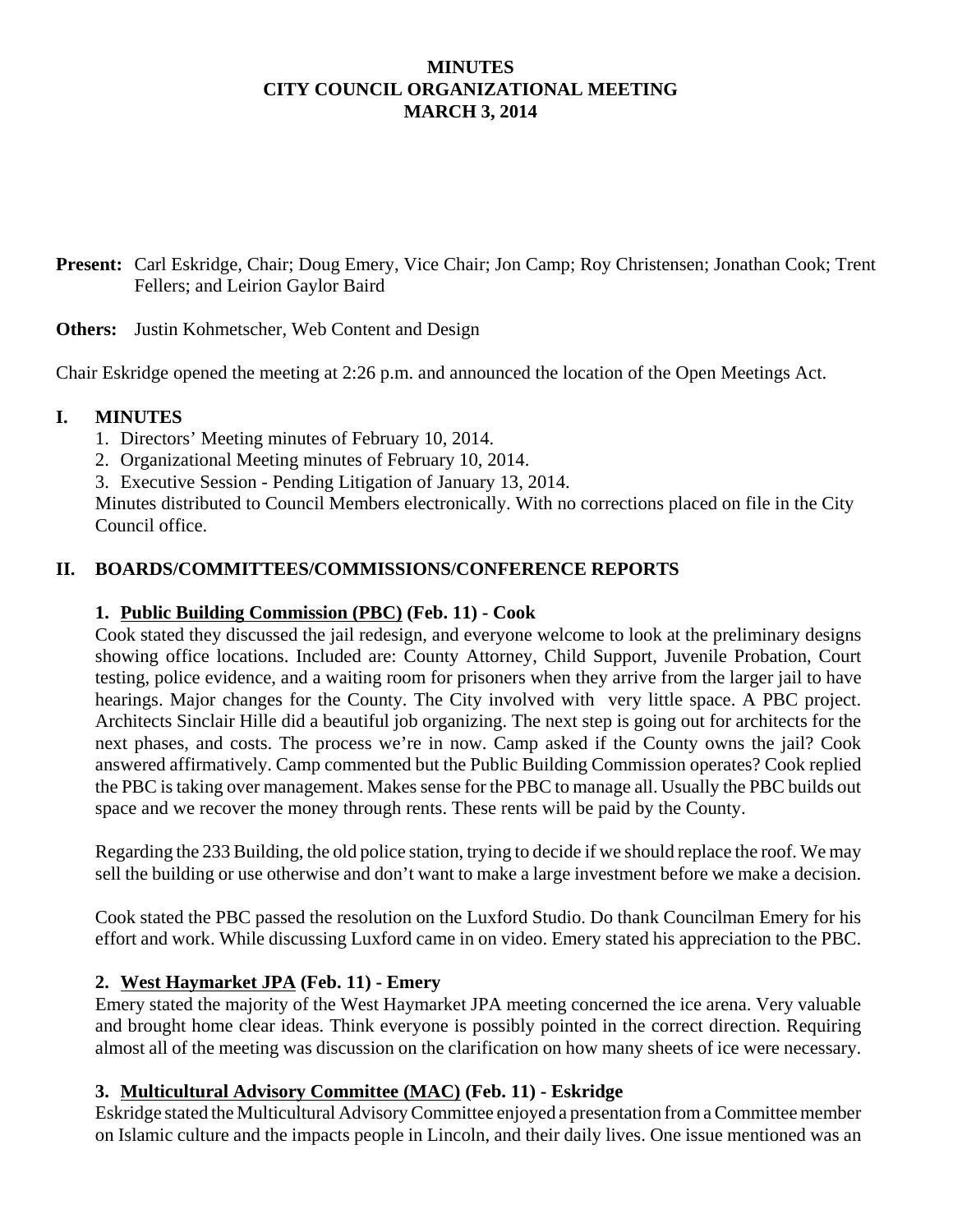individual who had LPD or Fire/Rescue come to their home. In their culture they take their shoes off because of the association with germs. At first the fire fighters had an issue but talked it though. Some issues are relative to gender, being sensitive to culture is important.

# **4. Board of Health (Feb. 11) - Emery**

Emery stated he arrived late as the meeting was scheduled on the same night of the West Haymarket JPA. Discussion focused on the legislative agenda and how those items might affect the County Health Board.

## **5. Visitors Promotion Committee (Feb. 12) - Fellers**

Fellers stated they viewed a tape from Tom Lorenz on all Pinnacle Bank Arena activities, how everything was working, and the kind of issues they've trouble shot, and the affects. Received a Directors' Report from Jeff Maul speaking on different activities they are pursuing for Lincoln conventions.

## **6. Parks and Recreation Advisory Board (Feb. 13) - Cook**

Cook stated they recommended the Lincoln City Golf's Strategic Plan, the last stop before going to Administration. The Parks and Rec Director makes decisions on budgeting based on the plan. Golf had changes made to the earlier draft, which we accepted. Mostly an issue of rates rising to pay for maintenance, to make sustainable. Administration's decision on exactly what the next step should be.

Cook added they received a report on the Woods Park Tennis Master Plan. An adjustment made to the phasing. Basically changing which courts will be built in, and first. Now it will be the further west courts, with 6 built initially, then another 4. The main issue with the change in phasing plan is it would save money. With the old plan needed to close some courts down, costing \$175,000. This plan allows the program to run continuously without a loss in capacity while building the new facility. A sensible phasing rearrangement and don't see any downside. Camp asked if Councilman Cook saw the letter from the University's golf program? Cook replied he did. Short discussion.

## **7. Information Services Policy Committee (ISPC) (Feb. 13) - Fellers**

Fellers stated they continue to work through the Interlocals. Spent 90% of the meeting discussing. Hopefully completed shortly. We have been through twice, with the County seeming to have more.

# **8. Joint Budget Committee (JBC) - Gaylor-Baird; Emery**

Gaylor Baird stated they discussed the New Americans Task Force which is the City's response to lending services especially with the influx of refugees and immigrants. Discussed a federal low income credit union with the Community Foundation and United Way. Private foundations and Human Services are trying to help create. Human Services does not provide money but can lend their expertise and advice. This would provide an opportunity to counter payday lending, and help people become more financially aware, and manage their money.

Gaylor Baird added the Homeless Coalition is receiving a 501(c)3 designation and it was clear this was demonstrating how folks who care about this issue are working together and organizing the initiative. Eskridge stated the Homeless Coalition does an annual count every year, this year the number decreased.

# **9. MPO Officials Committee (Feb. 20) - Eskridge**

Eskridge stated the MPO Committee met with County, City, and State Department of Roads, and looked at some major road issues. Focused on the I-80 work going west, and changes with NW 48<sup>th</sup> Street and the NW  $40<sup>th</sup>$  Street bridge. All important projects.

# **10. Internal Liquor Committee (ILC) (Feb. 24) - Christensen, Eskridge, Fellers**

 Eskridge stated they discussed, along with Detox, their numbers. Met Grand Theater representatives, learning their plans for the theater and alcohol sales. They informed us they have alcohol in 3 theaters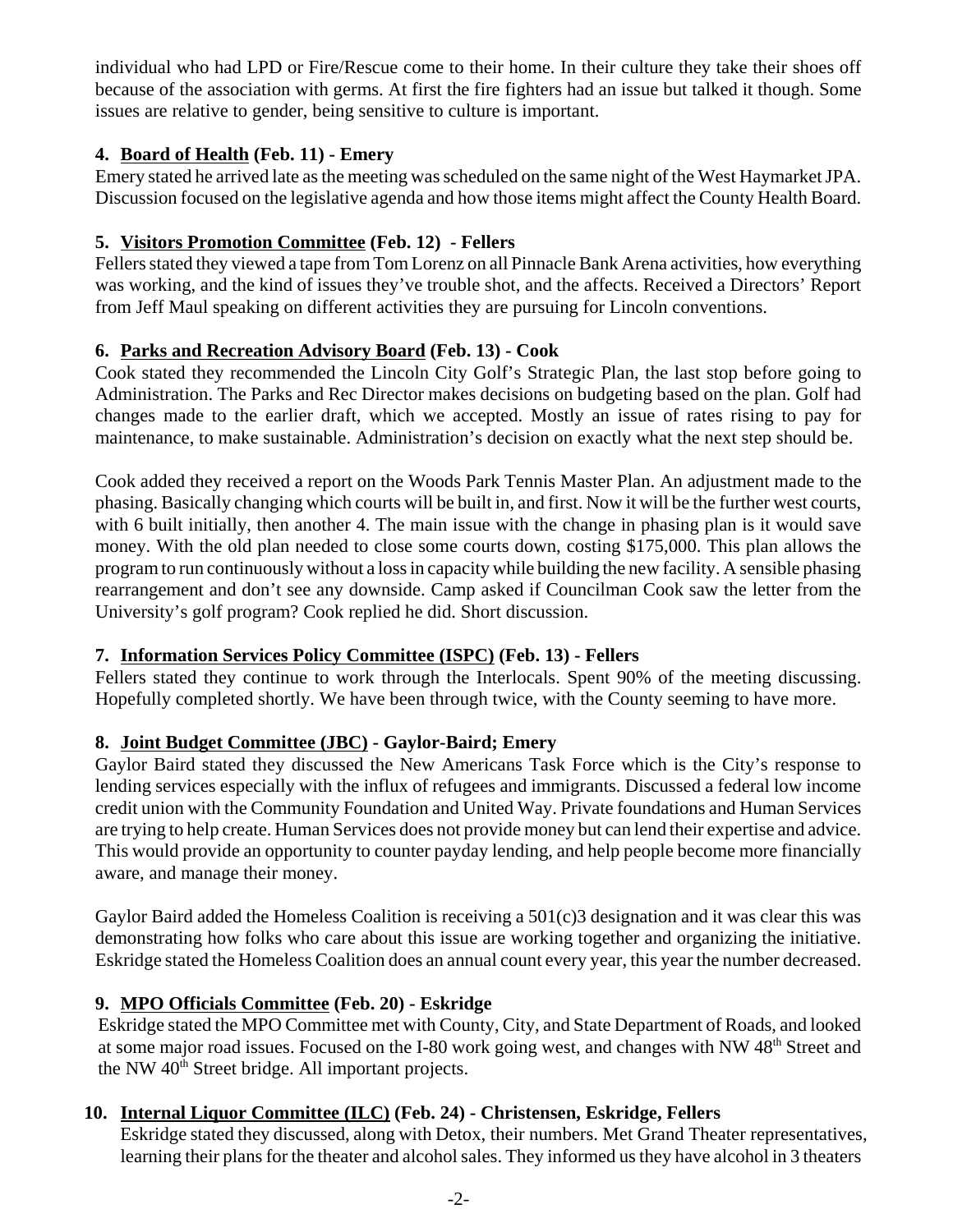in Omaha and a  $4<sup>th</sup>$  theater in Bellview has a alcohol application. They have had no violations with any facility in Omaha. The serving hours differ on different days and in different facilities. Looking at later hours if possible here. They indicated they would have a bar, free standing, and individuals could stay in the bar, or take their drink into the movie. Christensen added they also discussed the ordinance.

#### **11. Problem Resolution Team (PRT) (Feb. 27) - Emery**

Emery stated the PRT has two properties which will go to Court, as we can't resolve. Trailer courts discussed at length. We have at least a couple older trailer courts with literally  $5<sup>th</sup>$ -wheelers, campers. Discussion based on whether these are motor homes, even if skirted. Are they motor vehicles, homes? Safety wise there are concerns about the wiring, etc. Do not think we'll take on long term it does point out needs where to look at our current ordinances and what is the definition of a motor home and motor vehicle? Not talking about more upscale trailer parks but about smaller trailer courts. Is a difficult situation as in some cases we understand we're probably taking people from all they can afford in housing. But it doesn't do any good if a fire hazard.

## **12. Downtown Lincoln Association (DLA) (Feb. 25) - Eskridge, Gaylor Baird**

Gaylor Baird stated they received a presentation from the person who bought and is fixing up the Case. The DLA voted to approve or endorse the project. Then learned about the next steps in the bid extension. The DLA will be working with the entities in trying to help them integrate into the West Haymarket development. Continue to try and make a whole seamless integration.

## **13. Correctional Facility Joint Public Agency (Feb. 25) - Eskridge**

Eskridge stated the Correctional facility warehouse near completion. Then, discussed jail space. The jail is not full, and will not be, but pressure is coming from the State to County jails across the State, to consider housing State inmates, which would be a challenge. So far the State has not offered an amount of money which will make it worth the County's time and effort. Our staff would open up jail areas which are not now in service. Also a significant difference in mission. An incident in the Panhandle involved a jail situation and it was suggested when inmates who have been in the State Penitentiary are put in a small County jail it may not be a good match.

# **III. REQUESTS OF COUNCIL FROM MAYOR**

## **IV. MISCELLANEOUS**

## **City Website/Possible City Council Section Modifications**

Leirion Gaylor Baird, City Council Justin Kohmetscher, Web Content and Design Diane Gonzolas, Citizen Information Center Manager Terry Lowe, Systems Development Coordinator

Eskridge stated interest expressed in our City Council website and what we offer and don't offer.

Gaylor Baird introduced Kohmetscher, Web Content & Design, who is in the process of making changes which will make it easier to interface. The Planning web page is different than the City's home page and had a rollout of updates. We met with them to discuss how the City Council page might be more friendly, changes we could make, with the thought of receiving everyone's input. Also, Camp was interested in whether or not there are cost limitations associated with any potential changes. Thought to review what the City Council page looks like today, and at examples. Other cities have different resources, sizes, and potentially we're moving to changes we can make for the website to be more useful to more people. Especially citizens trying to understand how they can interact with the City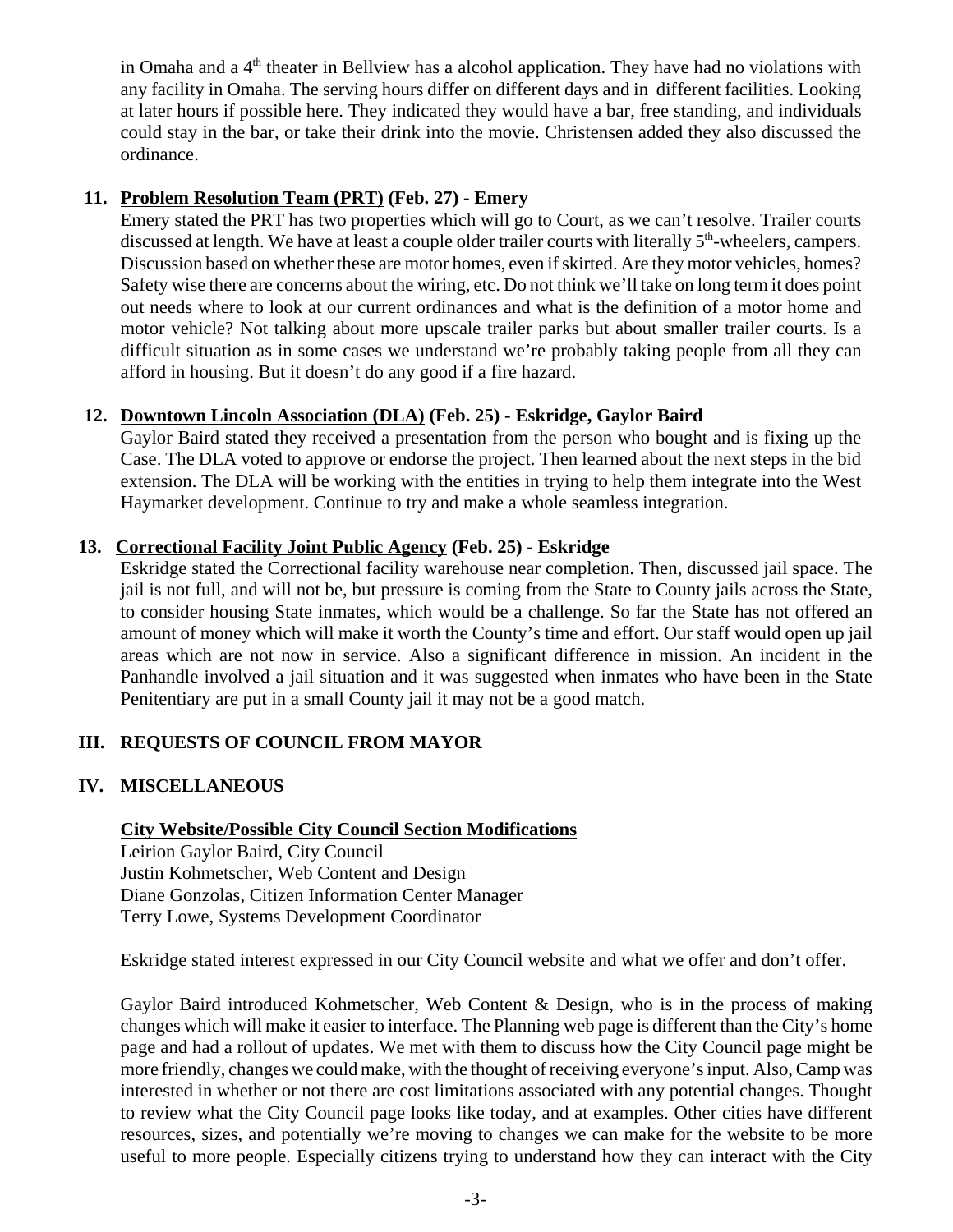Council or express their views. The City website also used for payments and potentially as an information source on how our process works.

Kohmetscher started with what we have. (Using duel display to demonstrate) Showed current City Council page and there are examples, i.e. Denver's City Council page, San Francisco's Board of Supervisors page, and Austin, TX. A couple items which they have in common are images in some sort of color. Then they all feature basic interactivity, whether district maps, frequently asked questions, photos. He displayed Denver's and San Francisco's web pages, where you can highlight map areas into districts. An example of our new template is now displayed in Planning. Kohmetscher demonstrated the new City template, incorporating the new City logo with each agency allowed to customize their department pages. Items listed in consistent left hand navigation for every page, as opposed to what we have now, which is a main page and use of the back button, flipping back/forth from page to page. The new template encourages ease of use by allowing access to any page from nearly any other site page.

Kohmetscher continued saying another thing we're doing with the use site is fluent responses. This means the site will look different depending on the resolution of the device. If looking at on a regular monitor as we are now different if looking at a tablet in a different mode. Notice one column dropped and reformatted at the bottom. Once we go smaller the navigation changes, and have a more friendly style of drop down menu for each page. This is very good for cell phones all the way to huge monitors.

Gaylor Baird realizes Council Members get feedback on the look and functions of the website. Since this is in progress thought Council should discuss before Kohmetscher spends a lot of time on our site. If there are items you like, or some which don't work based on your experience or in constituent interactions, believe this is the time for discussion.

Cook expressed thanks for this work. Does Council use the feedback form? There's a web based method for sending Council emails, but difficult to use. There is also the individual email addresses. Don't know if the Council address is there, and need to make sure. When items come in with interest to the whole Council, and at times constituents send individual emails, but there might be value in trying to see how to encourage communication with email to all. We could give them the Council link or possibly it would come automatically to all our addresses, and Council office. A public document and listed. Seems a little distorted now with emails from different places.

Cook stated he doesn't want this process to break anything which works. One thing working is our agenda. The Planning Commission agenda is broken, and doesn't work on mobile devices. What is not needed for the City Council is to change from what it is today to something which doesn't work. If you do come up with improvements let's discuss and to be careful with what we end up with is not like some of the Planning Department's.

Fellers stated he would like to see change in the regular public hearing agenda. If you have an attachment now when you click on the item it takes you to the top instead of going back. Kohmetscher asked if this happens only on his I-Pad, or also on a desktop? It shouldn't. Fellers asked if this is something we'll pay for? Kohmetscher answered Council would not pay.

Emery stated if he receives an email from Meyer and unless it's addressed directly to him when he tries to respond back doesn't remember to go to the address book, and then receives an error message. Is there is a way to respond directly to the person without hunting for the email address?

Kohmetscher added sometimes an individual enters their information incorrectly. We'll make it work.